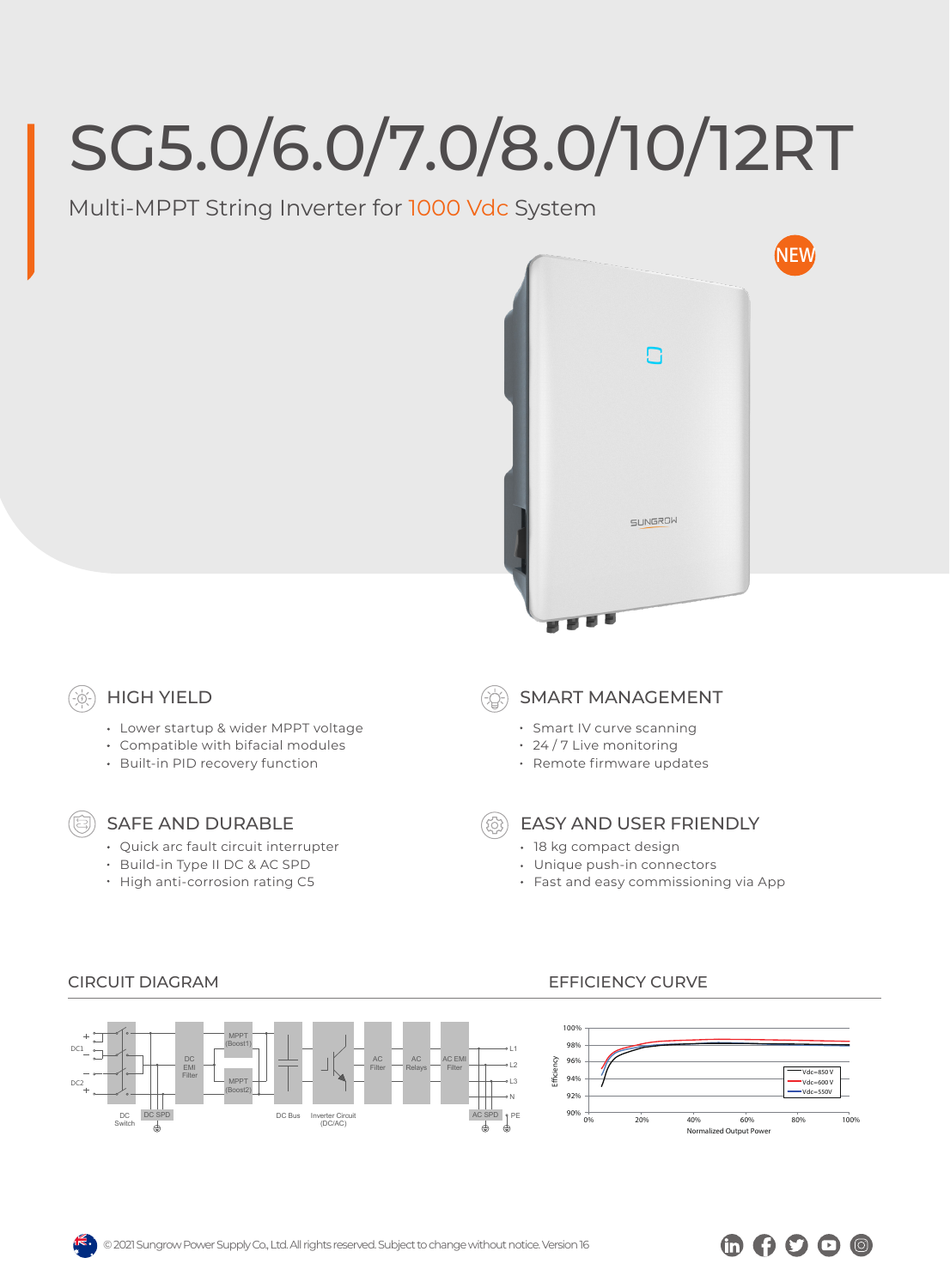

| <b>Type designation</b>                                                  | <b>SG5.0RT</b>                                                                              | <b>SG6.0RT</b>                           | SG7.0RT                                                                                              | <b>SG8.0RT</b>               | <b>SGIORT</b> | SG <sub>12</sub> RT |
|--------------------------------------------------------------------------|---------------------------------------------------------------------------------------------|------------------------------------------|------------------------------------------------------------------------------------------------------|------------------------------|---------------|---------------------|
| Input (DC)                                                               |                                                                                             |                                          |                                                                                                      |                              |               |                     |
| Recommended max. PV input power                                          | 7.5 kWp                                                                                     | 9.0 kWp                                  | 10.5 kWp                                                                                             | 12 kWp                       | 15 kWp        | 18 kWp              |
| Max. PV input voltage                                                    |                                                                                             |                                          | $1100V*$                                                                                             |                              |               |                     |
| Min. PV input voltage / Start-up input voltage                           |                                                                                             |                                          | 180V/180V                                                                                            |                              |               |                     |
| Rated input voltage                                                      | 600 V                                                                                       |                                          |                                                                                                      |                              |               |                     |
| MPP voltage range                                                        |                                                                                             |                                          | 160 V - 1000 V                                                                                       |                              |               |                     |
| No. of independent MPP inputs                                            |                                                                                             |                                          | $\overline{2}$                                                                                       |                              |               |                     |
| No. of PV strings per MPPT                                               | 1/1                                                                                         | 1/1                                      | 2/1                                                                                                  | 2/1                          | 2/1           | 2/1                 |
| Max. PV input current                                                    |                                                                                             | 25 A (12.5 A / 12.5 A)                   |                                                                                                      | 37.5 A (25 A / 12.5 A)       |               |                     |
| Max. DC short-circuit current                                            |                                                                                             | 48 A (32 A / 16 A)<br>32 A (16 A / 16 A) |                                                                                                      |                              |               |                     |
| Output (AC)                                                              |                                                                                             |                                          |                                                                                                      |                              |               |                     |
| Rated AC power (@230V,50Hz)                                              | 5000 W                                                                                      | 6000W                                    | 6999 W                                                                                               | 8000W                        | 10000 W       | 12000 W             |
| Max. AC output power                                                     | 5000 VA                                                                                     | 6000 VA                                  | 6999 VA                                                                                              | 8000 VA                      | 10000 VA      | 12000 VA            |
| Rated AC output apparent power                                           | 5000 VA                                                                                     | 6000 VA                                  | 6999 VA                                                                                              | 8000 VA                      | 10000 VA      | 12000 VA            |
| Max. AC output current                                                   | 7.6 A                                                                                       | 9.1A                                     | 10.6A                                                                                                | 12.2A                        | 15.2A         | 18.2A               |
| Rated AC voltage                                                         | 3 / N / PE, 220 / 380 V                                                                     |                                          |                                                                                                      |                              |               |                     |
|                                                                          | 3 / N / PE, 230 / 400 V                                                                     |                                          |                                                                                                      |                              |               |                     |
|                                                                          | 3 / N / PE, 240 / 415 V                                                                     |                                          |                                                                                                      |                              |               |                     |
| AC voltage range                                                         |                                                                                             |                                          | 180V - 276V / 311V - 478V                                                                            |                              |               |                     |
| Rated grid frequency / Grid frequency range                              |                                                                                             |                                          | 50 Hz $/$ 45 - 55 Hz                                                                                 |                              |               |                     |
|                                                                          | 60 Hz / 55 - 65 Hz<br><3 % (at rated power)                                                 |                                          |                                                                                                      |                              |               |                     |
| Harmonic(THD)<br>Power factor at nominal power /                         |                                                                                             |                                          |                                                                                                      |                              |               |                     |
| Adjustable power factor                                                  | $>0.99/0.8$ leading $-0.8$ lagging                                                          |                                          |                                                                                                      |                              |               |                     |
| Feed-in phases / Connection phases                                       | $3/3-PE$                                                                                    |                                          |                                                                                                      |                              |               |                     |
| Efficiency                                                               |                                                                                             |                                          |                                                                                                      |                              |               |                     |
| Max. efficiency                                                          | 98.40%                                                                                      | 98.40%                                   | 98.40%                                                                                               | 98.50%                       | 98.50%        | 98.50%              |
| European efficiency                                                      | 97.40%                                                                                      | 97.40%                                   | 97.70%                                                                                               | 97.80%                       | 97.90%        | 97.90%              |
| Protection&Function                                                      |                                                                                             |                                          |                                                                                                      |                              |               |                     |
| Grid monitoring                                                          |                                                                                             |                                          | Yes                                                                                                  |                              |               |                     |
| DC reverse connection protection                                         | Yes                                                                                         |                                          |                                                                                                      |                              |               |                     |
| AC short-circuit protection                                              | Yes                                                                                         |                                          |                                                                                                      |                              |               |                     |
| Leakage current protection                                               | Yes                                                                                         |                                          |                                                                                                      |                              |               |                     |
| <b>Surge Protection</b>                                                  | DC Type II / AC Type II                                                                     |                                          |                                                                                                      |                              |               |                     |
| DC switch                                                                | Optional                                                                                    |                                          |                                                                                                      |                              |               |                     |
| Arc fault circuit interrupter (AFCI)                                     | Yes                                                                                         |                                          |                                                                                                      |                              |               |                     |
| PID recovery function                                                    | Yes                                                                                         |                                          |                                                                                                      |                              |               |                     |
| <b>General Data</b>                                                      |                                                                                             |                                          |                                                                                                      |                              |               |                     |
| Dimensions (W*H*D)                                                       | 370*480*195 mm                                                                              |                                          |                                                                                                      |                              |               |                     |
| Mounting method                                                          | Wall-mounting bracket                                                                       |                                          |                                                                                                      |                              |               |                     |
| Weight                                                                   | 18 kg                                                                                       |                                          |                                                                                                      |                              |               |                     |
| Topology                                                                 | Transformerless                                                                             |                                          |                                                                                                      |                              |               |                     |
| Degree of protection                                                     | <b>IP65</b>                                                                                 |                                          |                                                                                                      |                              |               |                     |
| Operating ambient temperature range<br>Allowable relative humidity range | -25 °C to 60 °C                                                                             |                                          |                                                                                                      |                              |               |                     |
| (non-condensing)                                                         | $0\% - 100\%$                                                                               |                                          |                                                                                                      |                              |               |                     |
| Cooling method                                                           |                                                                                             |                                          |                                                                                                      |                              |               |                     |
| Max. operating altitude                                                  | Natural cooling<br>4000 m (> 2000 m derating)                                               |                                          |                                                                                                      |                              |               |                     |
| Display                                                                  |                                                                                             |                                          | LED                                                                                                  |                              |               |                     |
| Communication                                                            |                                                                                             |                                          |                                                                                                      |                              |               |                     |
| DC connection type                                                       | WLAN, Ethernet, RS485, DI, DO<br>$MC4$ (Max. 6 mm <sup>2</sup> )                            |                                          |                                                                                                      |                              |               |                     |
| AC connection type                                                       |                                                                                             |                                          | Plug and play                                                                                        |                              |               |                     |
| Compliance                                                               |                                                                                             |                                          | IEC / EN 61000-6-1/2/3/4, IEC 61000-3-2/3/11/12, IEC / EN62109-1/2, IEC 61727, IEC 62116, IEC 61683, |                              |               |                     |
|                                                                          |                                                                                             |                                          | IEC 60068-2-1/2/14/30/64/27,IEC TS 62910, EN50530, AS/NZS 4777.2:2020, VDE-AR-N-4105, DIN            |                              |               |                     |
|                                                                          | VDE0126-1-1/A1, EN50549-1, DEWA, VFR 2019, UTE C15-712-1, PSE NC RfG, NTS 2.0, UNE 206006/7 |                                          |                                                                                                      |                              |               |                     |
|                                                                          |                                                                                             |                                          |                                                                                                      | IN, UNE 217002, MEA/PEA, G98 |               |                     |
| Country of manufacture                                                   | China                                                                                       |                                          |                                                                                                      |                              |               |                     |

\*: The inverter enters the standby state when the input voltage ranges between

1,000V and 1,100V. If the maximum DC voltage in the system can exceed 1000V, the MC4 connectors included in the scope of delivery must not be used. In this case MC4 Evo2 connectors must be used.

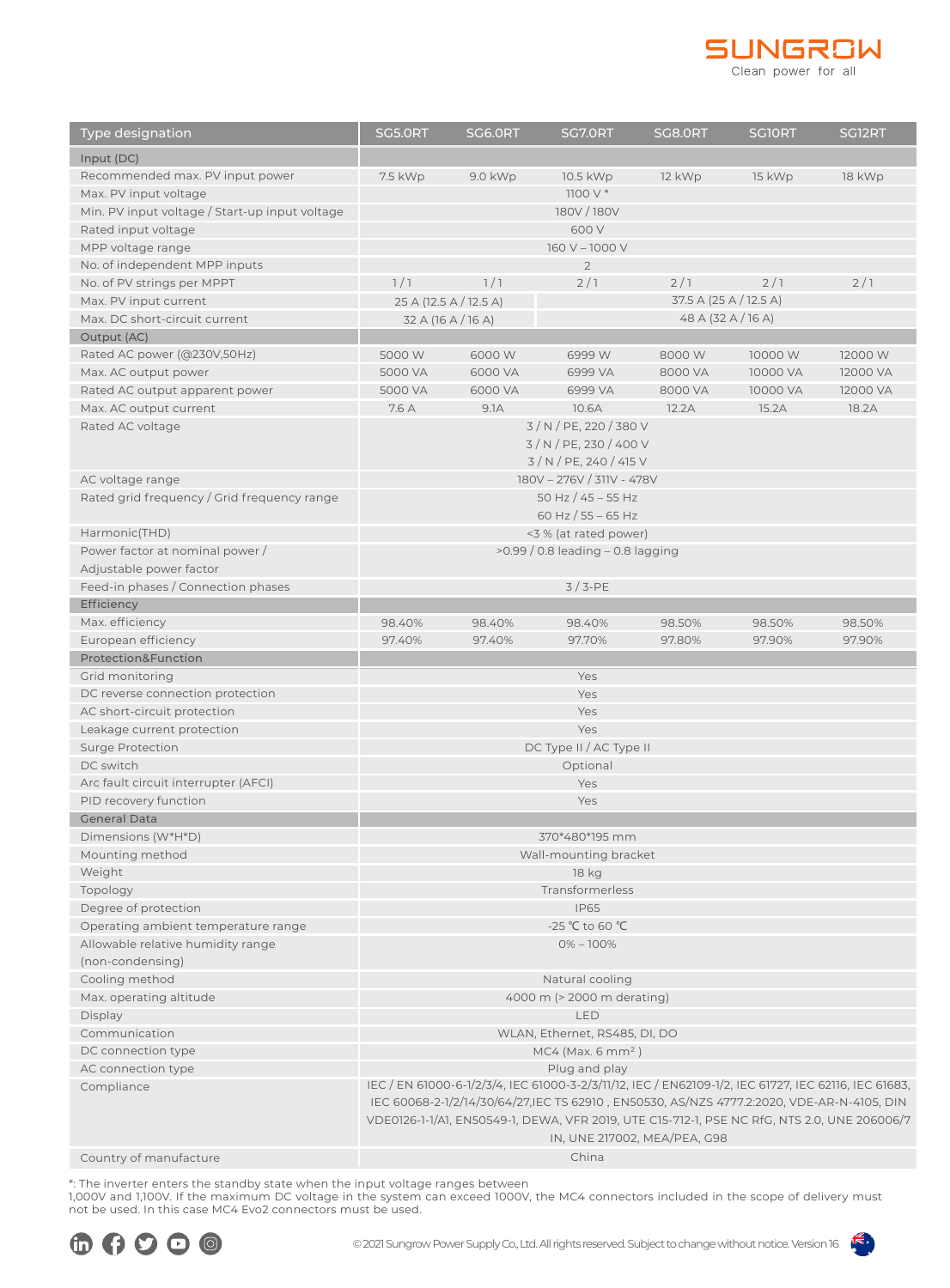# SG15/17/20RT

Multi-MPPT String Inverter for 1000 Vdc System



## HIGH YIELD

- Lower startup & wider MPPT voltage
- Compatible with bifacial modules
- Built-in PID recovery function

### SAFE AND DURABLE

- Quick arc fault circuit interrupter
- Build-in Type II DC & AC SPD
- High anti-corrosion rating at C5

### SMART MANAGEMENT

- Smart IV curve scanning
- 24/7 Live Monitoring
- Over-the-air firmware updates

- EASY AND USER FRIENDLY
- 21 kg compact design
- Unique push-in connectors
- Fast and easy commissioning via App



### CIRCUIT DIAGRAM EFFICIENCY CURVE



 $\oplus$  000